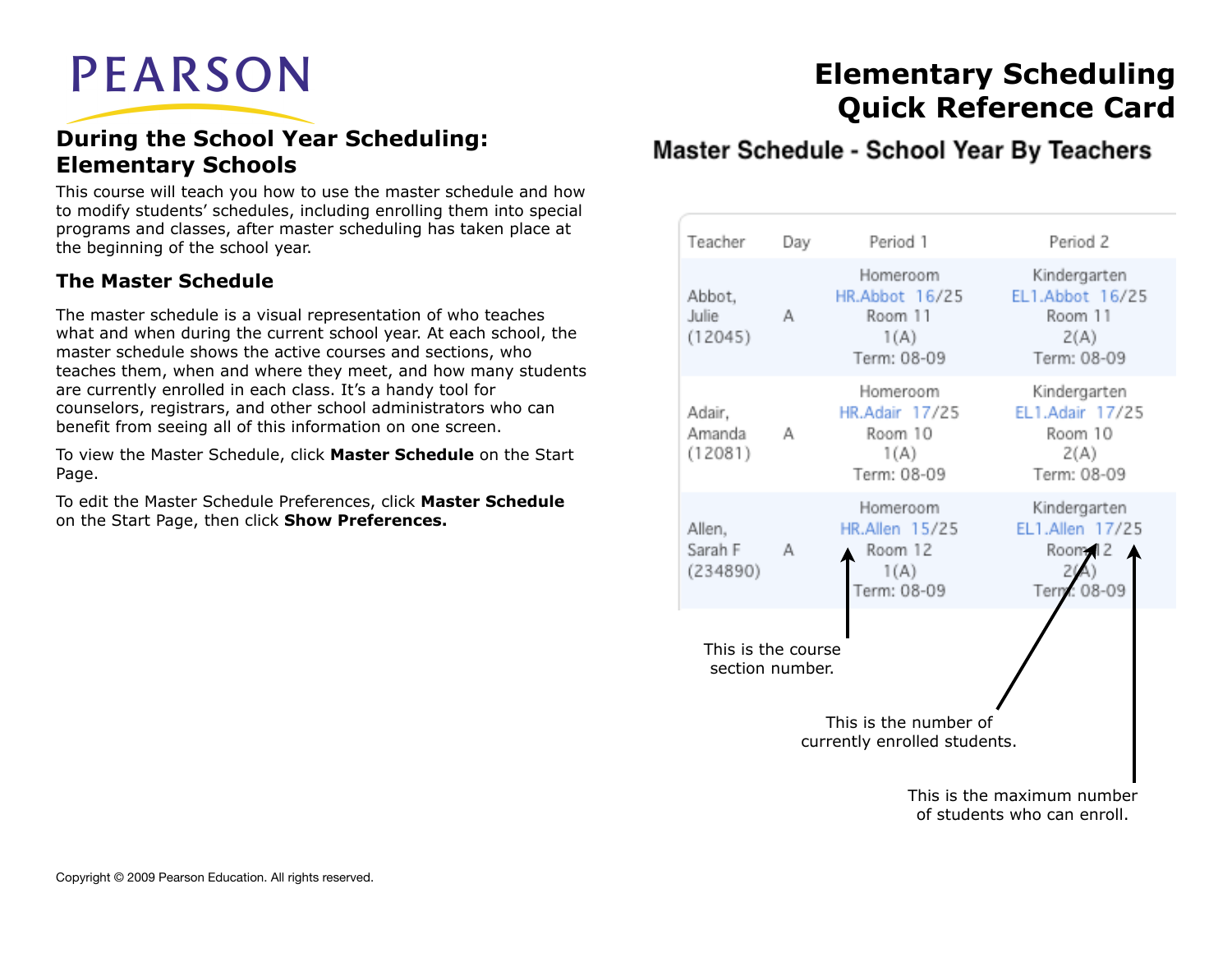### **Add Courses**

You can add courses to your school's Master Schedule by activating existing courses on the Master Course List, using courses from your school that were converted over from your old system, or by creating new courses.

#### **To add a new course:**

- 1. Click **School**
- 2. Click **Courses**
- 3. Click **+ New Course**
- 4. Enter the Course Name
- 5. Enter the Course Number
- 6. Enter the Credit Type, such as ELEC, MAT, ENG, or SOC
- 7. Select to Use the Course for Lunch, otherwise, leave it blank
	- a. Select to Exclude on Report Cards/Transcripts, or leave it blank
	- b. Typically, courses are included on report cards and transcripts
	- c. The exception would be a course that does not issue a grade, such as Study Hall or Special Education

### 4. Click **Submit**

5. Refer to the Help Menu for instructions on how to complete additional fields on the New Course page

### **Making a Course Active/Inactive at Your School**

- 1. Click **School** on the Start Page
- 2. Click **Courses**
- 3. Click **Manage Courses for this school**

### To activate a course:

- 1. Select the check box next to the course you want to make active
- 2. Click **Submit**
- To deactivate a course:
- 1. Clear the check box next to the course you want to make inactive
- 2. Click **Submit**

### **Modify the Master Schedule**

### **Add Course Sections**

A section is one occurrence of a course. Each course can have several sections that meet in different rooms at different times, taught by different teachers.

- 1. Click **School** on the Start Page
- 2. Click **Sections**
- 3. Select the course name
- 4. Click **New**
- 5. Select the Term
- 6. Select the Schedule (expression or period)
- 7. Select the Teacher
- 8. Enter the Room
- 9. Enter the Section Number, keeping in mind:
	- a. Section numbers must be unique for each section, at each school
	- b. If you want PowerSchool to automatically assign a section number, leave the field blank
- 10. Enter Dependent Sections so that when a student is enrolled in this section, he/she will automatically be enrolled in any dependent sections
- 11.Select the Mode used to Record Attendance
- 12.Select the Record Attendance preference
- 13.Select to Exclude from Attendance, otherwise, leave it blank
- 14. Select to Exclude from Storing Final Grades, otherwise leave it blank
- 15. Select to Exclude on Report Cards/Transcripts, otherwise, leave it blank, keeping in mind:
	- a. Typically, sections are included on report cards and transcripts
	- b. The exception is a course that does not issue a grade, such as Study Hall or Special Education
- 16. Click **Submit**
- 17. Refer to the Help Menu for instructions on how to complete additional fields on the New Section page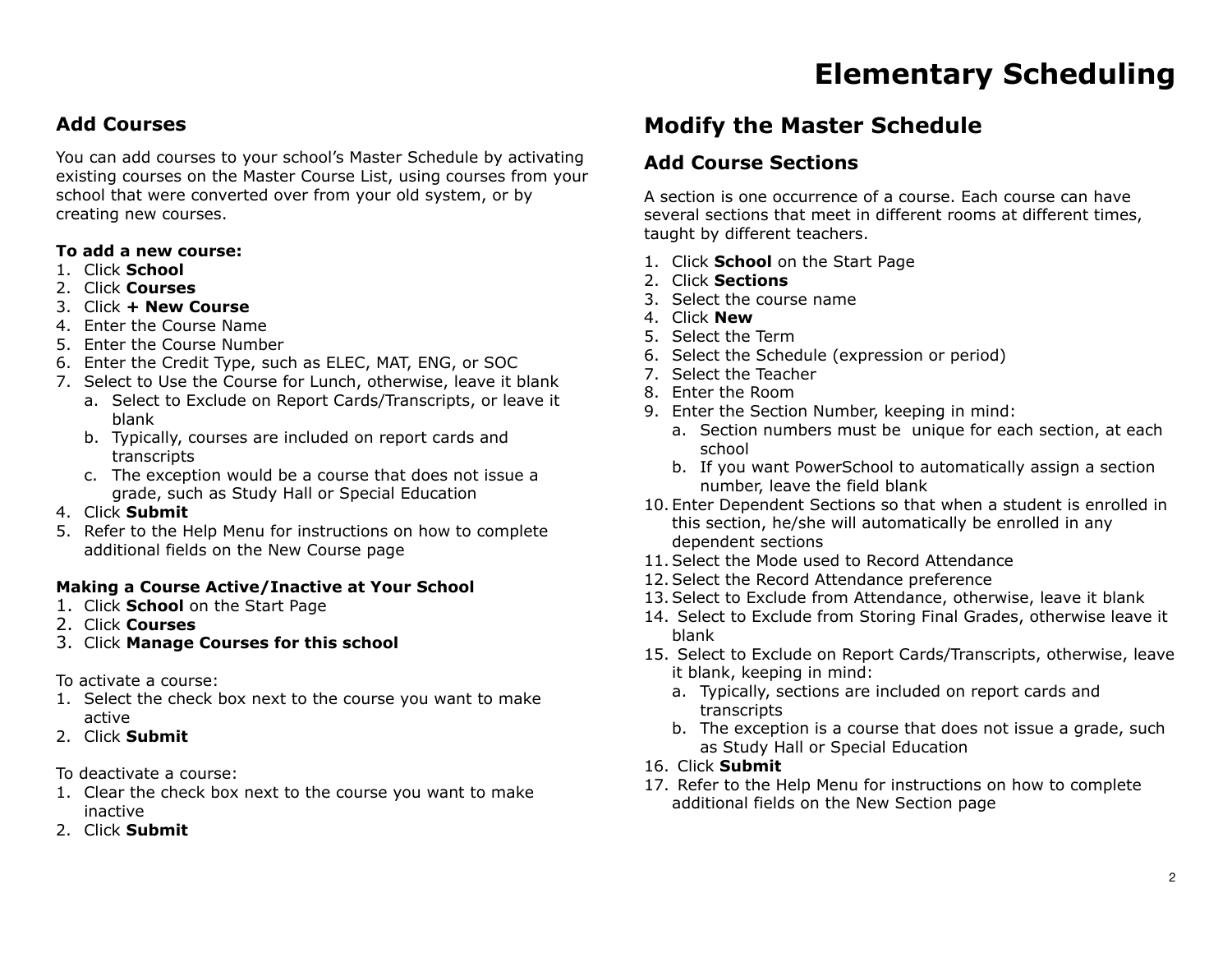### **Edit Course Sections**

Course sections may need to be edited for a number of reasons during the school year. A teacher may take a leave of absence, there may be construction going on that requires a room change, or the max enrollment number may be altered.

- 1. Click **School** on the Start Page
- 2. Click **Sections**
- 3. Select a course name
- 4. Select a section number
- 5. Edit fields as needed
- 6. Click **Submit**

#### **Delete Course Sections**

Never delete a section that has ever had students enrolled in it because there are attendance and enrollment records tied to it.

- 1. Click **School** on the Start Page
- 2. Click **Sections**
- 3. Select a course name
- 4. Select a section number
- 5. Click **Delete**
- 6. Enter delete section password, which, if you do not have, contact your PowerSchool administrator
- 7. Click **Delete**

### **Create Dependent Sections**

- 1. Create an AM Attendance or Homeroom course
- 2. Add sections of the AM Attendance or Homeroom course for each teacher
- 3. Make all subject sections dependent so that when a student is enrolled in the attendance or homeroom section, he/she is automatically enrolled in all of the subject sections
- 4. Take attendance in the AM Attendance or Homeroom section once for the entire day

### **Manually Schedule Students using Add/ Drop**

### **Add a Class**

You can use the Modify Schedule page to manually add classes to a student's schedule.

- 1. Search for a student on the Start Page
- 2. Click **Modify Schedule**
- 3. Search for Available Classes or the applicable Homeroom section
- 4. Use the search filters to narrow the results
- 5. Enter the enroll date, which is the first day the student will attend class
- 6. Click the **course name** to be added

If you know the exact course.section number, then use Quick Enroll.

### **Drop a Class**

An easy way to drop classes from a student's schedule is to use the Modify Schedule page. If you need to move a student from one teacher to another, be sure to drop all classes taught by the former teacher.

- 1. Search for a student on the Start Page
- 2. Click **Modify Schedule**
- 3. Select check box next to class to be dropped
- 4. Click **Drop**
- 5. Enter the Exit Date
- 6. Click **Drop Classes**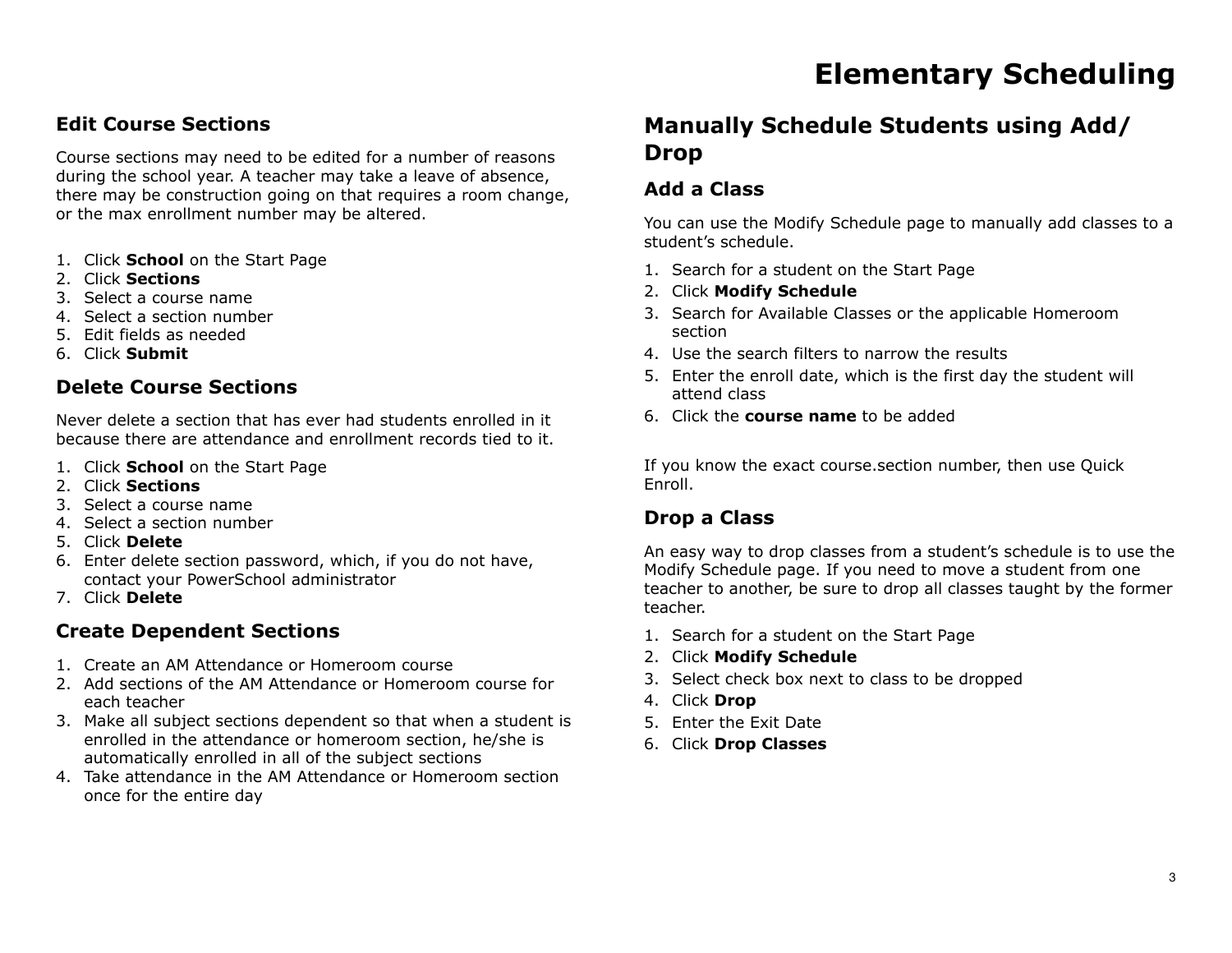### **Mass Enrolling Students in a Class**

To mass enroll students into a class, you must first select the group of students you want to enroll. Then, use the Mass Enroll function to enroll students in a class with the course.section number. At the beginning of the year, if you have dependent sections set up, then mass enroll students in a teacher's AM Attendance or Homeroom section to automatically enroll them in all of the teacher's subject sections.

- 1. Search for a group of students on the Start Page
- 2. Click **Group Functions**
- 3. Click **Mass Enroll**
- 4. Enter the course.section number
- 5. Enter the Enrollment date
- 6. Click **Submit**

| Mass enroll the selected students into which class?                                                                                                 |            |                  |
|-----------------------------------------------------------------------------------------------------------------------------------------------------|------------|------------------|
| Select a teacher                                                                                                                                    | E<br>HR.25 | (course.section) |
| Clicking the Submit button below will cause the selected<br>10 students to be enrolled in the class specified above.<br>Enrollment date: 11/21/2008 |            |                  |
|                                                                                                                                                     |            |                  |

### **Enrolling an Individual Student into a Special Program**

You can enroll an individual student into a special program. You must enroll students in special programs each year.

- 1. Select a student on the Start Page
- 2. Click **Special Program**
- 3. Click **New**
- 4. Enter a Comment
- 5. Enter the Entry Date
- 6. Enter the Exit Date, keeping in mind:
	- a. To keep attendance records accurate, the exit date must be the day after the last day of the school year
	- b. If students don't exit prior to the end of the year, then enter the last date of the school year
- 7. Enter the student's Grade Level
- 8. Select the Program
- 9. Click **Submit**

| Comment            | Heidi's native language is Portuguese; needs<br>English language support. |
|--------------------|---------------------------------------------------------------------------|
| <b>Entry Date</b>  | 11/19/2008                                                                |
| <b>Exit Date</b>   |                                                                           |
| <b>Exit Reason</b> |                                                                           |
| Grade Level 4      |                                                                           |
| Program            | ESL<br>▼                                                                  |
|                    |                                                                           |
|                    | Submit                                                                    |